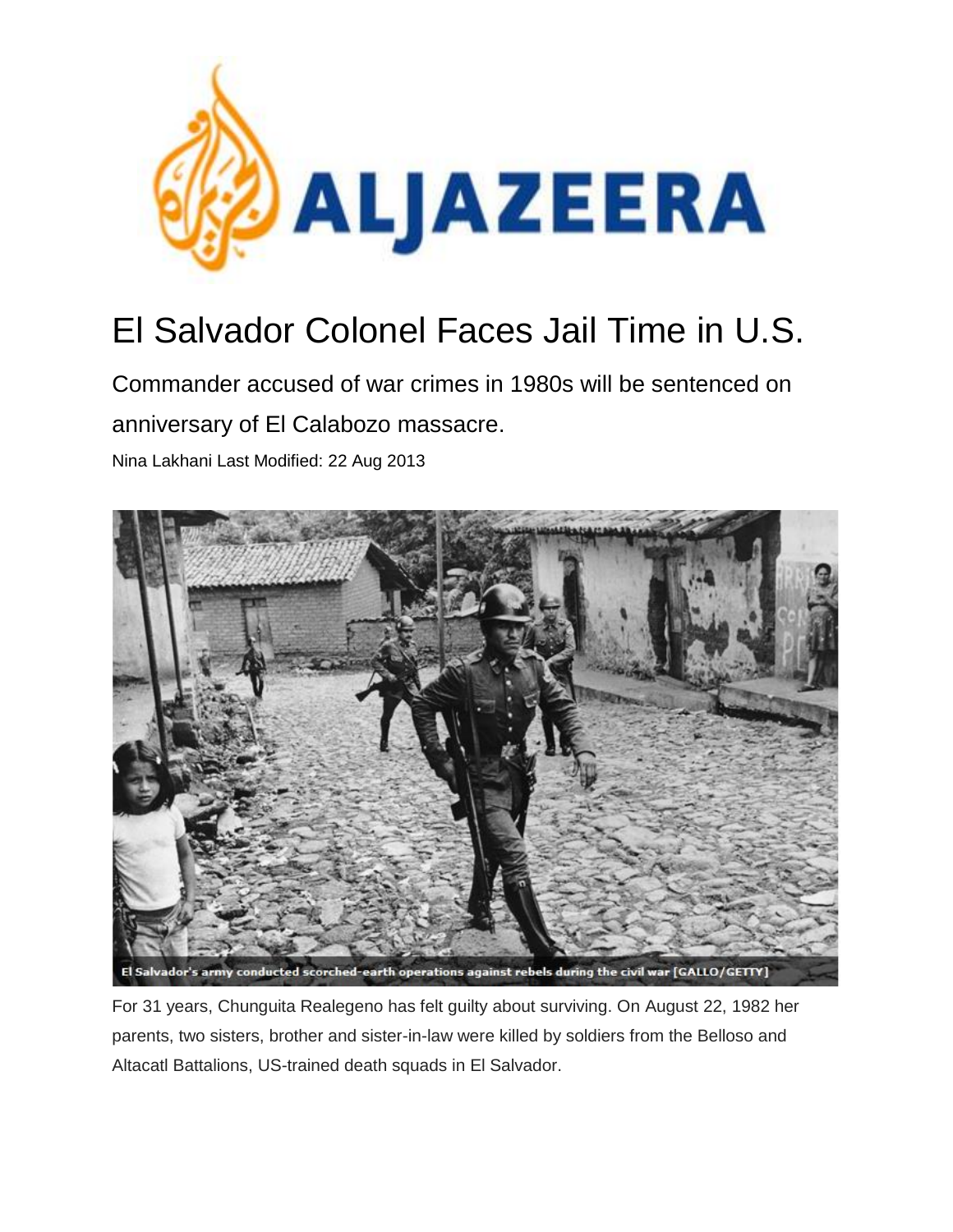More than three decades later, Realegeno is hopeful that justice may finally be served. A court in the US state of Massachusetts has arrested Colonel Inocente Orlando Montano, who led the Belloso Battalion, for committing fraud on his immigration forms when coming to the US.

During El Salvador's civil war, which lasted from 1979-92, the feared battalion conducted scorched-earth operations in the mountainous San Vincente region, where every man, woman

## "

Those responsible for the massacres. especially those who ordered the killings. must pay for what they did. We will never give up fighting. "

- Felicita Albarado, massacre survivor

and child was regarded as a guerrilla sympathiser. The soldiers, together with the equally notorious Atlactl Battalion, often systematically hunted down their unarmed enemies. Between 200 and 300 of Realegeno's friends, relatives and neighbours were slaughtered on the banks of the El Calabozo River, where they had sought shelter overnight. The campesinos were fleeing a ground assault after several days and nights of aerial bombing. Survivors described how people were lined up and shot dead, one by one. The soldiers then reportedly threw chemicals over some bodies, while others were swept away by the powerful river.

Felicita Albarado, 64, kept her six children aged one to 11 alive for eight days on tortilla flour ground-up with a little water and sugar. "The soldiers didn't leave anything or anyone - every person, dog, cow, seed and house was destroyed," she said. "We went looking for our people and found a river of blood. We lost 300, the surrounding villages many more, and so far we have had no justice. Those responsible for the massacres, especially those who ordered the killings, must pay for what they did. We will never give up fighting."

#### **Kidnapped**

Realegeno's four-year-old son Milton was kidnapped by the soldiers and given to an army family, a common practice of the death squads. Only she and her seven-month-old son, Ezequiel de Jesus, survived. The half-starved mother and baby returned to a torched house and ruined crops after watching the soldiers leave in their helicopters.

Realegeno, now 58, said, "I couldn't walk with my baby so I let my family go without me. I never saw them again. We hid alone and my baby was crying and crying. He was so hungry but I couldn't produce milk, because I had no food or water. When we went back to our house,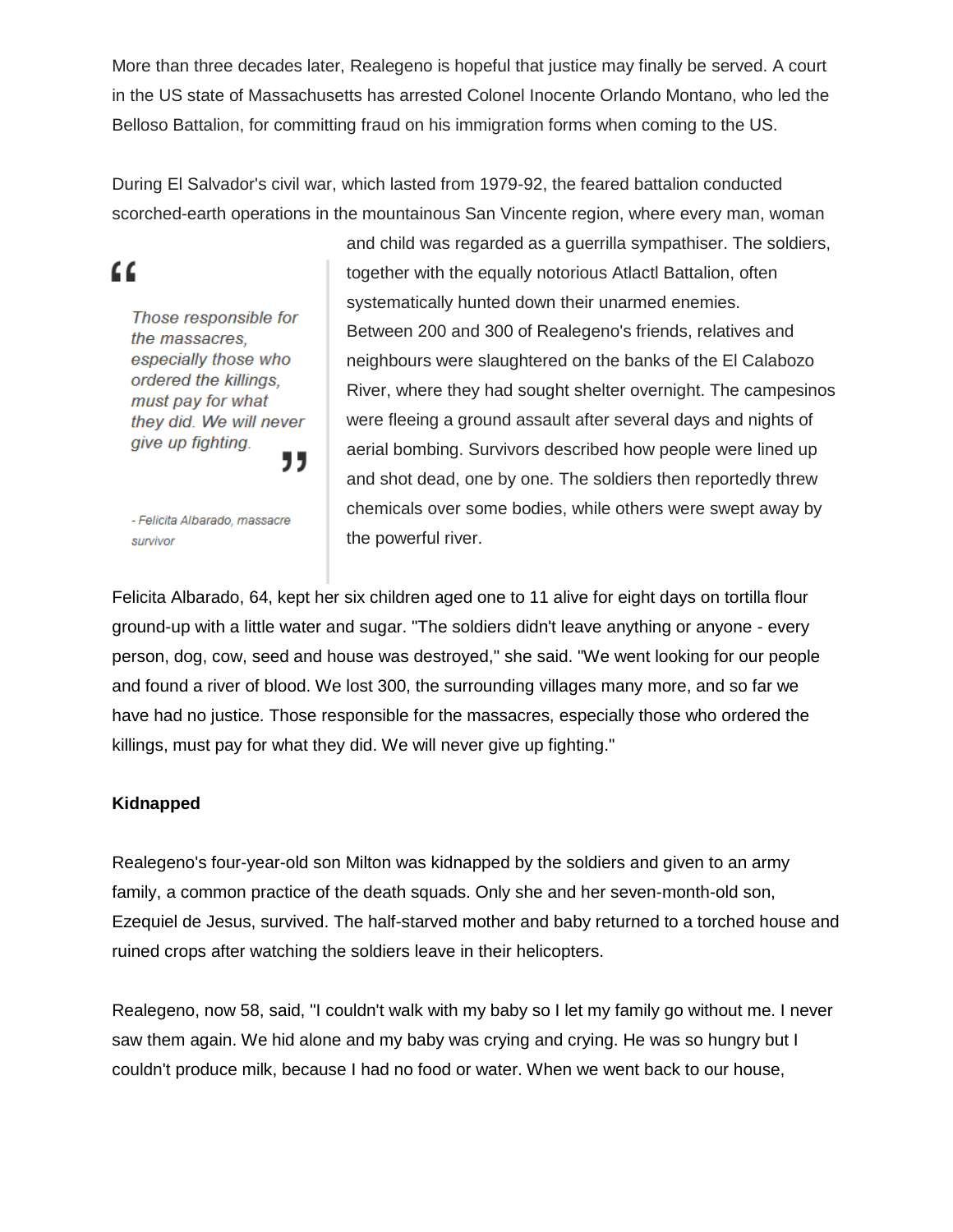everything and everyone was gone. I couldn't look for their bodies because it was still too dangerous. In the end only the big bones were left; the small bones were gone."



The El Calabozo River, where the massacre took place [Nina Lakhani/Al Jazeera]

The civil war continued for another decade, leaving 80,000 people dead, 8,000 missing and a million displaced. After the peace deal was signed in July 1992, Realegeno was among the El Calabozo survivors who gave evidence to the UN Truth Commission, talking for the first time about what she had seen and the people she had lost.

But a highly controversial amnesty law passed by El Salvador's military-allied Nationalist Republican Alliance (Arena) government in 1993 absolved all those guilty of human rights atrocities. The death squads, paramilitaries, security forces and Farabundo Marti National Liberation Front (FMLN) leftist guerrillas would not be held to account.

The El Calabozo massacre has never been officially recognised

by the El Salvadoran government - not even by the FMLN, which came to power for the first time in 2009. The amnesty remains in place despite repeated rulings by the Inter-American Commission on Human Rights.

The dead and disappeared are still unaccounted for; the survivors are sick and elderly. But they still desire justice for the dead.

#### **Montano in court**

Last year, the El Calabozo massacre was cited as evidence in criminal proceedings for the first time - in the US state of Massachusetts. Colonel Montano is facing jail time in the United States - not for the countless human rights atrocities he is alleged to have ordered as battalion commander or vice minister of defence for public security, but for immigration fraud.

Montano left El Salvador in 2001 amid renewed international pressure on the Salvadoran government to reopen investigations into the 1989 murder of six Jesuit priests, their housekeeper and her daughter. Montano, who occupied one of the top three military positions at the time, is among those accused of ordering the murder of the priests, who were trying to negotiate a peace settlement, and "all witnesses" to the crime.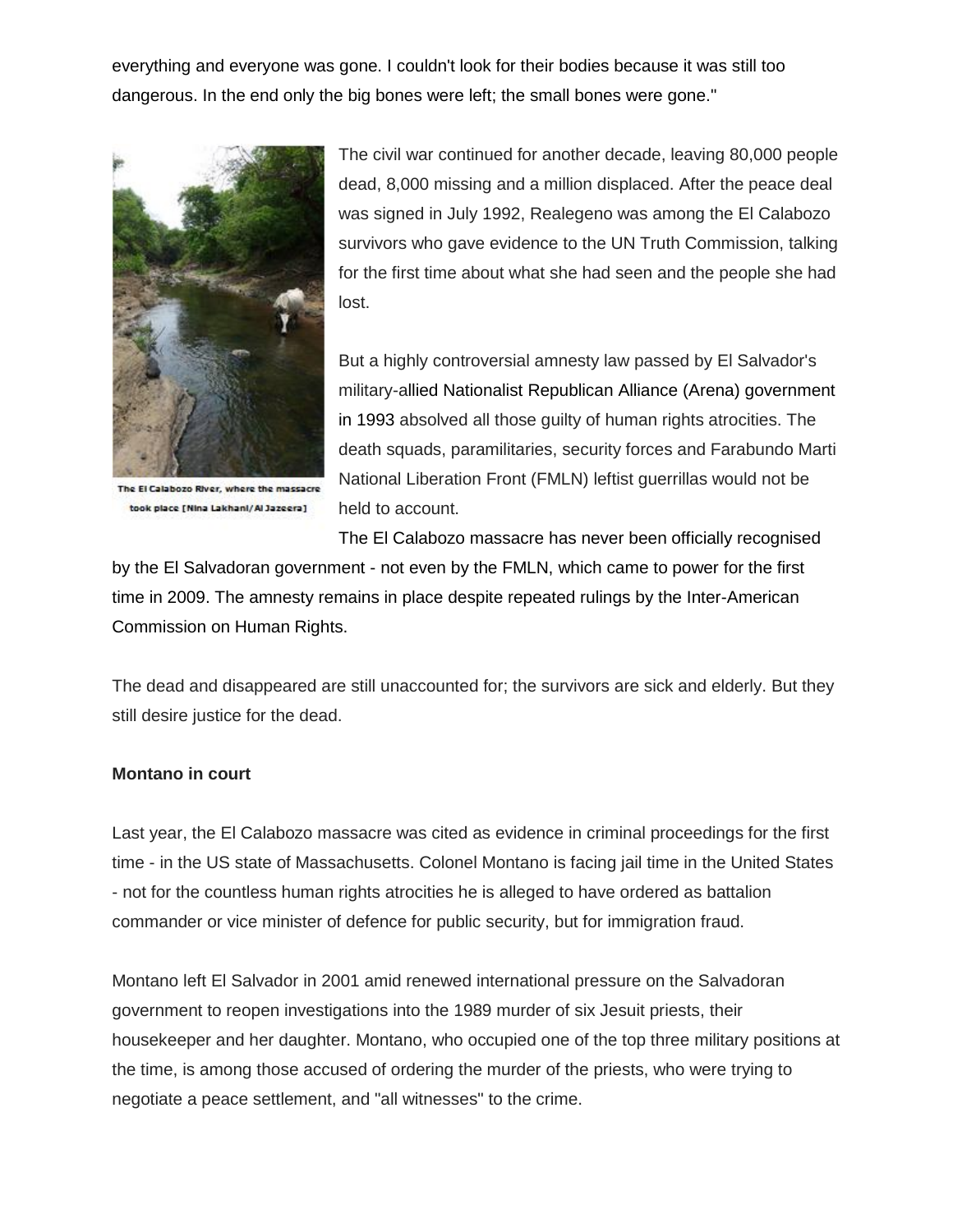Montano, now 71, pleaded guilty in 2012 to six counts of federal criminal immigration fraud and perjury. He lied on his immigration application about his date of entry into the US and his military past, which helped him gain Temporary Protected Status, an immigration benefit that allows Salvadorans to work legally in the US.

He is due to be sentenced on August 22, the 31st anniversary of the massacre. The judge has strongly indicated that he will consider Montano's human rights record presented to the court during sentencing.

At least 1,169 human rights abuses, including at least 65 extra-judicial killings of named individuals, 51 reported disappearances, and 520 cases of torture, were carried out by troops or units under Colonel Montano's command, [according t](http://www.cja.org/downloads/Montano.Expert%20report%20of%20Professor%20Terry%20Lynn%20Karl,%20Stanford%20University.pdf)o the prosecution's expert witness, Professor Terry Karl of Stanford University.

Montano is [contesting t](http://cja.org/downloads/Montano.pdf)he human rights charges through his own expert witness, General Mauricio Vargas, who graduated from El Salvador's military academy in the same year, 1966.

#### **Immigration fraud**

The former colonel may have continued living unnoticed in a Boston suburb, working in a sweets factory, if it weren't for the Center for Justice and Accountability (CJA), which [filed a](http://cja.org/article.php?list=type&type=84) criminal complaint in Spain against him for the massacre of the Jesuits, five of whom were Spanish citizens. Montano was brought to the attention of the US government after the CJA filed a criminal complaint in Spain against him for the Jesuits massacre (five of the priests were Spanish). The Spanish National Court charged him, and 19 others, with crimes against

### "

To see the vice minister for defence jailed, even if it is for immigration fraud and not the human rights abuses, will be a major event and cause reverberations in El Salvador. ,,

- Patty Blum, senior legal advisor at the Center for Justice and Accountability humanity and state terrorism, and issued international arrest warrants in May 2011.

The Salvadoran Supreme Court refused to extradite the 17 indicted men who were in El Salvador, in contradiction of the bilateral treaty between the two countries. One man, the former chief of staff, is dead, and the former national intelligence director is believed to be in the US, but left his last known address after the indictment, said Patty Blum, a senior legal advisor at CJA.